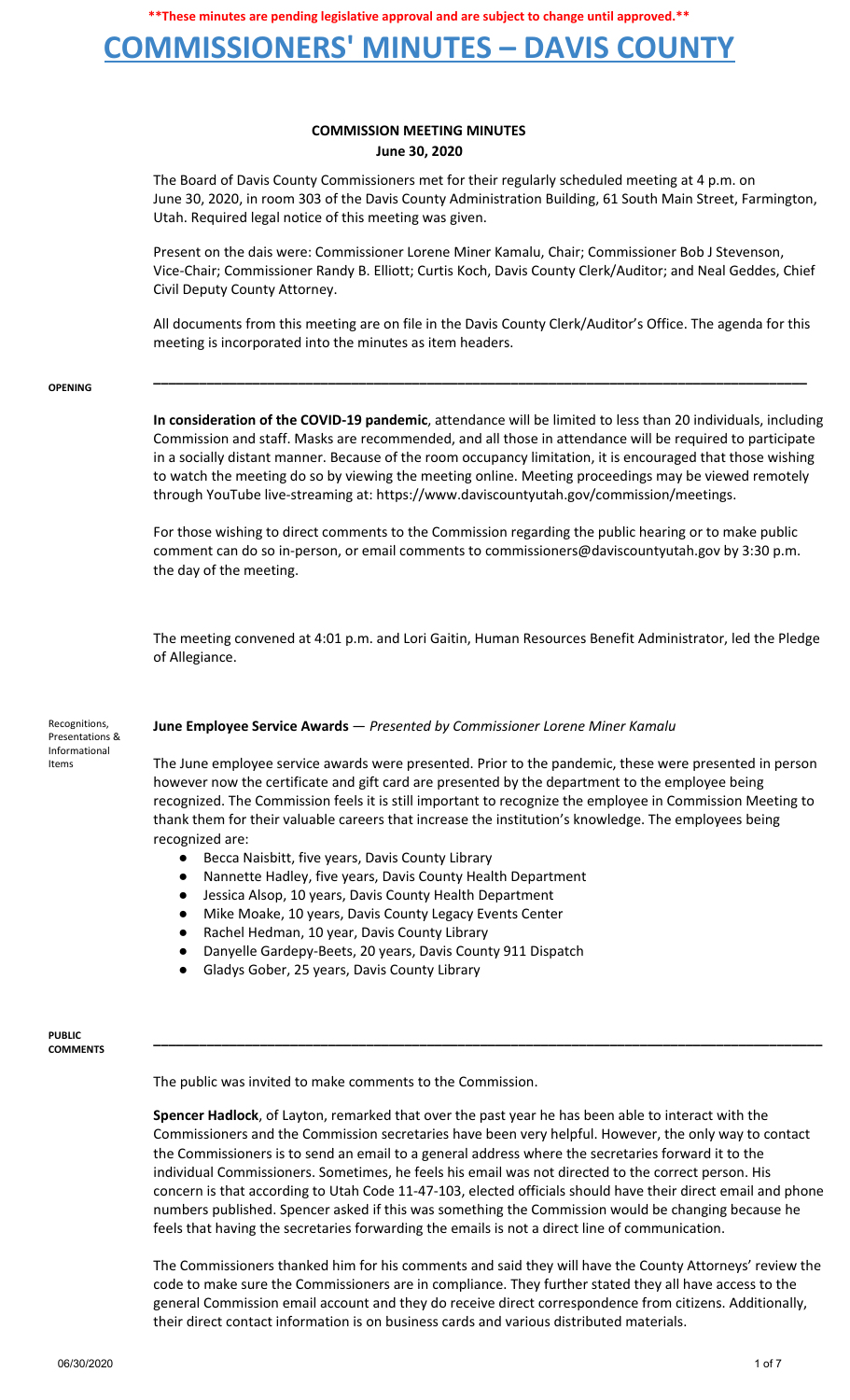## **COMMISSIONERS' MINUTES – DAVIS COUNTY**

[See the end of the meeting for additional public comments.]

**BUSINESS/ ACTION**

Proclamation #2020-152-C for reauthorization and third extension declaring a state of emergency

**Proclamation #2020-152-C for reauthorization and third extension of proclamation declaring a state of emergency and invoking emergency powers in Davis County due to a public health emergency** — *Presented by Commissioner Lorene Miner Kamalu*

**\_\_\_\_\_\_\_\_\_\_\_\_\_\_\_\_\_\_\_\_\_\_\_\_\_\_\_\_\_\_\_\_\_\_\_\_\_\_\_\_\_\_\_\_\_\_\_\_\_\_\_\_\_\_\_\_\_\_\_\_\_\_\_\_\_\_\_\_\_\_\_\_\_\_\_\_\_\_\_\_\_\_\_\_\_\_\_\_**

This is a reauthorization and the third extension of the proclamation declaring a state of emergency and invoking the emergency powers in Davis County due to a public health emergency. These proclamations have been in place since March 18 but expire after 30 days, unless the governing body agrees to extend it beyond the 30 days. This specific proclamation retroactively took effect on June 18 and will continue until September 30. The resolution period is 06/18/2020 to 09/18/2020.

Request #2020-294 to accept and ratify bids accepted during the Delinquent Tax Sale; b. Approve the associated minutes; and c. Accept the tax deeds executed and attested with the Clerk/Auditor's seal, which tax deeds convey in fee simple all property sold

**Request #2020-294 for the Davis County Legislative Body to: A. accept and ratify bids accepted by the Davis County Clerk/Auditor during the 2020 Delinquent Tax Sale held June 26, 2020; B. approve the associated minutes; and C. accept the tax deeds executed by the Davis County Clerk/Auditor in the name of Davis County and attested with the Davis County Clerk/Auditor's seal, which tax deeds convey in fee simple all property sold** — *Presented by Curtis Koch, Davis County Clerk/Auditor*

The 2020 Davis County Real Property Delinquent Tax Sale was held last Friday on June 26, 2020. Being presented today is a list of the properties sold during the tax sale. These bids accepted by the Clerk/Auditor need to be accepted and ratified by the Commissioners. Also, the tax sale minutes need to be approved, and the tax deeds, which convey in fee simple all property sold, need to be accepted before the Clerk/Auditor can attest and stamp them.

Curtis continued by saying they were very pleased to have not sold any homes since the citizens were able to retain them. He also stated the largest parcel sold was in West Farmington and it went for \$6,400 but as a whole, the tax sale was low-key with a lot of preferred sales.

> Motion to Approve Agenda Item: Com. Elliott Seconded: Com. Stevenson All voted Aye

Agreement #2020-295 with Bradley Joseph Samuel Haws for special functions and law enforcement officer training, wages, and benefits

**Agreement #2020-295 with Bradley Joseph Samuel Haws for special functions and law enforcement officer training, wages, and benefits** — *Presented by Commissioner Lorene Miner Kamalu*

This is a training reimbursement agreement with Bradley Joseph Samuel Hawes for special functions and law enforcement officer training, wages, and benefits. The Commission explained that as part of these training agreements, the individual agrees to work for the County for two years which allows the County to recuperate the cost of paying for their training. The contract period is 06/30/2020 to 06/30/2022. The receivable amount is \$13,830.

Amendment #2015-330-G with Utah Attorney General's Office for the CJC's FY2021 annual funding

**Amendment #2015-330-G with Utah Attorney General's Office for the Children's Justice Center's (CJC) FY2021 annual funding** — *Presented by Commissioner Lorene Miner Kamalu*

This amendment with the Utah Attorney General Office is for the Children's Justice Center's FY2020-2021 annual funding. The state contract number is 160219. The previous years' funding is also listed in the contract. The contract period is 07/01/2015 to 06/30/2021. The receivable amount is \$1,238,135.

Agreement #2020-296 with Asphalt Preservation for asphalt

**Agreement #2020-296 with Asphalt Preservation for asphalt preventative maintenance for parking lots at the Health Department, and Kaysville and Centerville Branch libraries** — *Presented by Commissioner Lorene Miner Kamalu*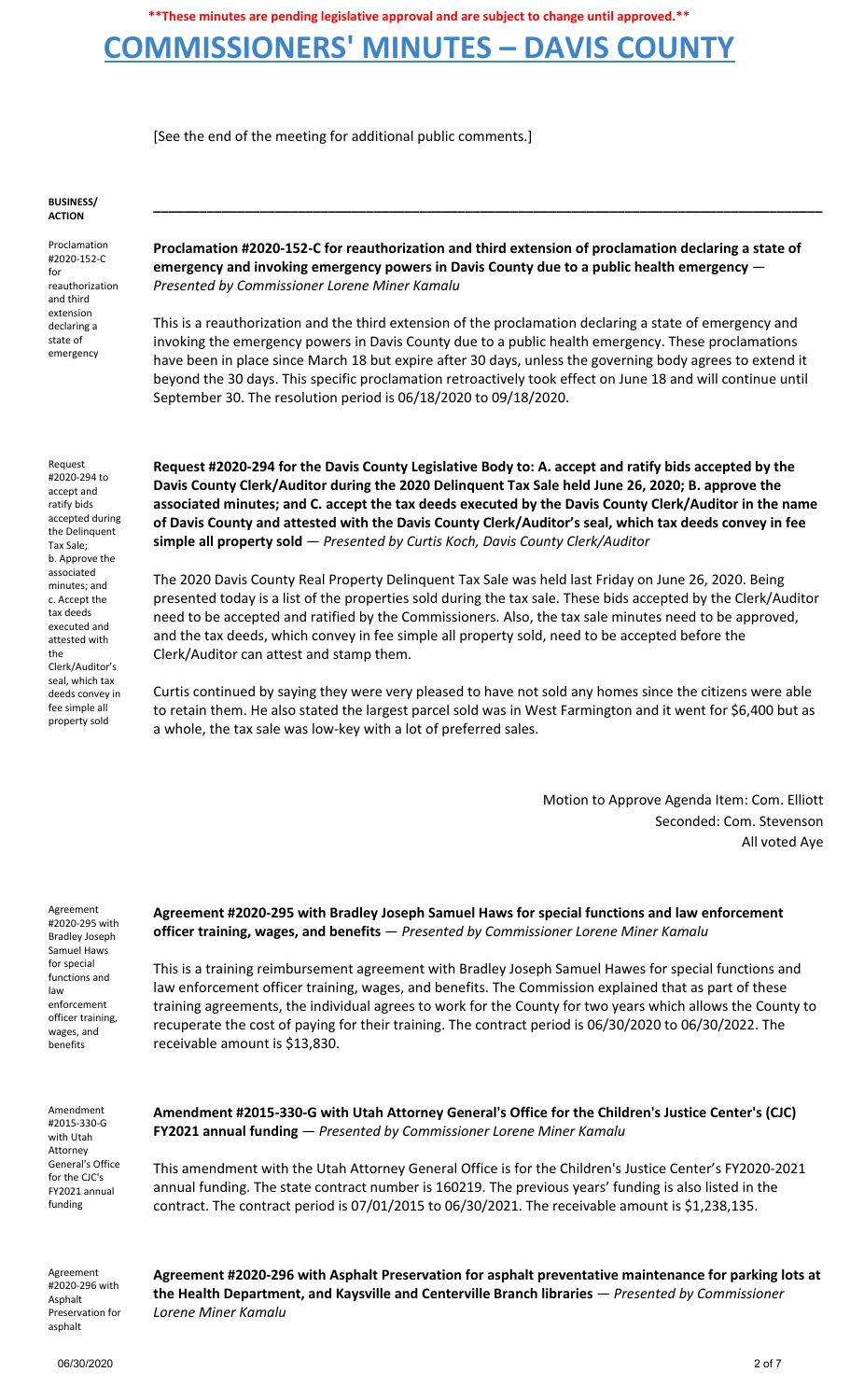# **COMMISSIONERS' MINUTES – DAVIS COUNTY**

preventative maintenance This agreement with Asphalt Preservation is for preventative maintenance on the parking lots at the Health Department, and the Kaysville and Centerville branch libraries. The contract period is 06/30/2020 to 07/31/2020. The payable amount is \$24,320.

Amendment #2018-323-B increasing funding for the Summer Food Service Program and replacing Attachment A

**Amendment #2018-323-B with Utah Department of Health increasing funding for the Summer Food Service Program and replacing Attachment A in exchange for continued services** — *Presented by Commissioner Lorene Miner Kamalu*

This amendment with the Utah Department of Health increases the funding for the Summer Food Service Program by \$115 and replaces Attachment A in exchange for continued services. The program's new total amount is \$460. The contract period is 07/01/2020 to 06/30/2021. The receivable amount is \$115.

Agreement #2020-297 with Tate McCotter to be an ACLU legal representative

**Agreement #2020-297 with Tate McCotter to be an American Civil Liberties Union (ACLU) legal representative for District Court Litigation** — *Presented by Commissioner Lorene Miner Kamalu*

This agreement with Tate McCotter is for him to act as an American Civil Liberties Union (ACLU) legal representative for District Court litigation. The contract begins 06/30/2020.

Agreement #2020-298 with Safe Harbor for CDBG-CV program funding of the Domestic Violence Support Services Project **Agreement #2020-298 with the Davis Citizens Coalition Against Violence, dba Safe Harbor, for Community Development Block Grant (CDBG) Coronavirus Aid, Relief, and Economic Security (CARES) Act (CDBG-CV) program funding of Domestic Violence Support Services Project Program Year 2020** — *Presented by Commissioner Lorene Miner Kamalu*

This is a subrecipient agreement with the Davis Citizens Coalition Against Violence who does business under the name Safe Harbor. The agreement increases the amount from the CDBG-CV funding for the Domestic Violence Support Services Project during program year 2020. The contract period is 07/01/2020 to 06/30/2021. The payable amount is \$30,000.

Agreement #2020-299 with Safe Harbor for CDBG-CV program funding for the Domestic Violence **Overflow** Support Project **Agreement #2020-299 with the Davis Concerned Citizens Against Violence, dba Safe Harbor, for CDBG-CV program funding for Domestic Violence Overflow Support Project COVID-19 Activity Program Year 2020-2021** — *Presented by Commissioner Lorene Miner Kamalu*

This agreement with the Davis Citizens Coalition Against Violence, doing business as Safe Harbor, increases the Domestic Violence Overflow Support Project's CDBG-CV funding during the COVID-19 activity program year 2020-2021. The Commission remarked how the current pandemic has increased the number of citizens seeking assistance from Safe Harbor and they are grateful for this organization's service. The contract period is 07/01/2020 to 06/30/2021. The payable amount is \$25,000.

Agreement #2020-300 with Safe Harbor for CDBG-CV program funding for the Domestic Violence Counselor Project

**Agreement #2020-300 with the Davis Concerned Citizens Against Violence, dba Safe Harbor, for CDBG-CV program funding of the Domestic Violence Counselor Project during the COVID-19 Activity Program Year 2020-2021** — *Presented by Commissioner Lorene Miner Kamalu*

This is an agreement with Davis Citizens Coalition Against Violence, doing business as Safe Harbor, increases the Domestic Violence Counselor Project's CDBG-CV funding during the COVID-19 activity program year 2020-2021. This adjustment is needed to increase the capacity of the program in response to the pandemic. The contract period is 07/01/2020 to 06/30/2021. The payable amount is \$49,000.

Agreement #2020-301 with Safe Harbor for CDBG program funding for parking lot repair/replace ment project

**Agreement #2020-301 with Davis Concerned Citizens Against Violence, dba Safe Harbor, for CDBG program funding for parking lot repair/replacement project, Program Year 2020** — *Presented by Commissioner Lorene Miner Kamalu*

This CDBG subrecipient agreement is not related to the CARES Act and is for the Davis Citizens Coalition Against Violence, doing business as Safe Harbor, Parking Lot Repair Replacement Project during program year 2020. The contract period is 07/01/2020 to 06/30/2021. The payable amount is \$120,000.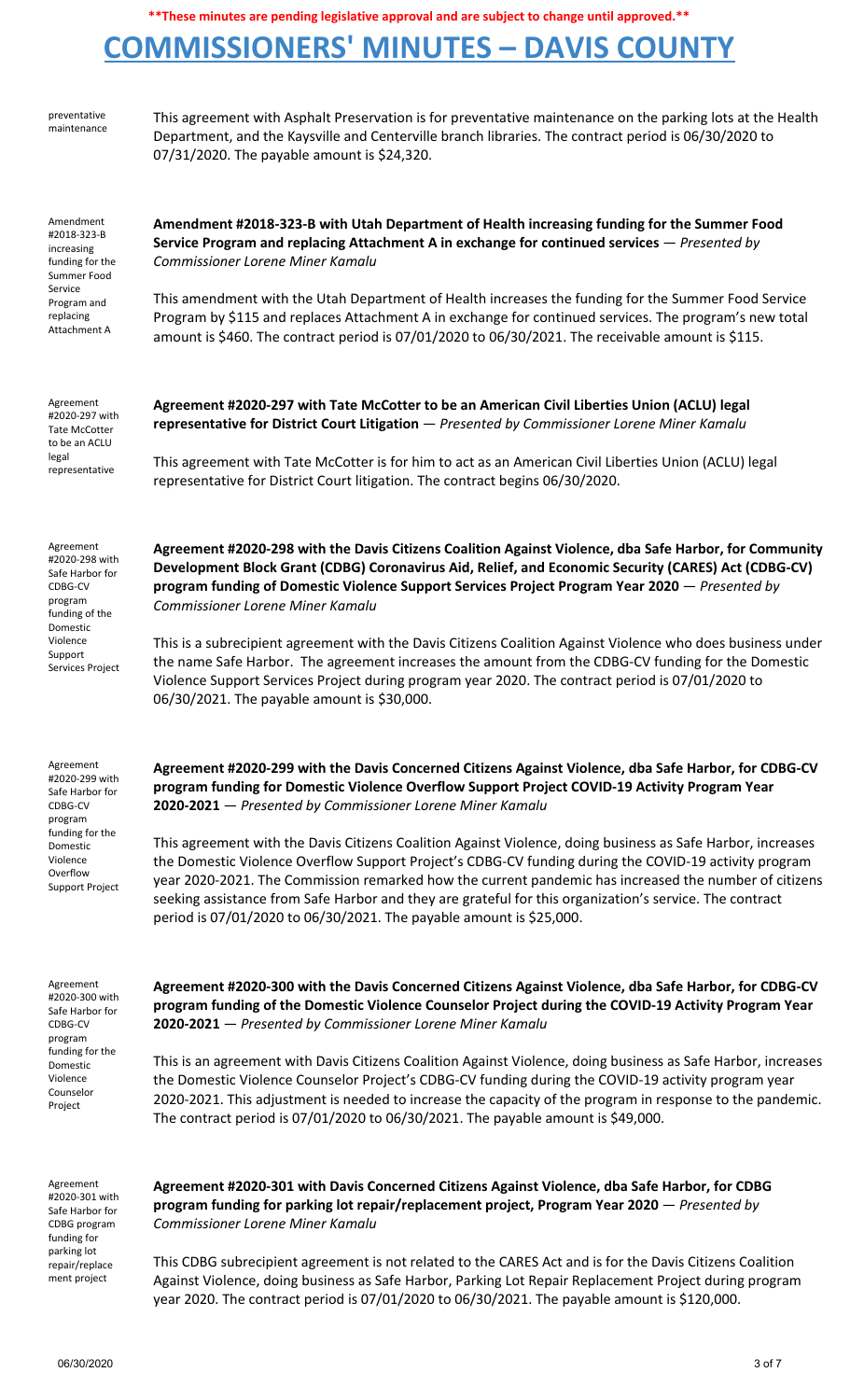## **COMMISSIONERS' MINUTES – DAVIS COUNTY**

Amendment 2017-179-F to SSBG extending ending date and increasing funding and match requirement amounts

Agreement #2020-302 with USFS for permission to construct portions of Bonneville Shoreline Trail on USFS property

**Amendment #2017-179-F to a grant with Utah Department of Human Services for Social Services Block Grant (SSBG) extending ending date and increasing funding and match requirement amounts** — *Presented by Commissioner Lorene Miner Kamalu*

This amendment is for a grant with the Utah Department of Human Services and increases the Social Services Block Grant (SSBG) funds. The contract period is 07/01/2020 to 06/30/2021. The receivable amount is \$107,633.

### **Agreement #2020-302 with US Forest Service (USFS) for permission to construct portions of Bonneville Shoreline Trail on USFS property** — *Presented by Commissioner Lorene Miner Kamalu*

This agreement with the United States Forest Service (USFS) is the County receiving permission to do construction work on the Bonneville Shoreline Trail that is on USFS property. It also is a cost share agreement that allows funding to transfer between the two entities for various project costs and oversight. USFS will not be giving the County money; instead they will be providing the oversight and professional expertise. This means the County will be paying for the USFS services that are used. Lastly, it was noted that the language of the cost sharing agreements never change but the Davis County Attorney Mike Kendall and Jeff Oyler, Davis County Planning Manager, have reviewed the contract and are comfortable with the requirements. Some of the specific details will be passed on to the contractor when the project reaches that point. The contract period is 07/01/2020 to 05/01/2025. The payable amount is \$29,941.45.

Agreement #2020-303 with SupportLinc for EAP Services for Davis County employees

**Agreement #2020-303 with CuraLinc Healthcare, dba SupportLinc, for Employee Assistance Program (EAP) Services for Davis County employees** — *Presented by Lori Gaitin, Davis County Benefits Administrator*

This agreement with CuraLinc Healthcare, doing business as SupportLinc, is for the new Davis County Employee Assistance Program (EAP). During open enrollment, the County's current benefit broker went out to bid looking for the best EAP services for the right price. SupportLinc was picked from the eight choices because they offer more services for a lower cost then what the County was previously paying. Through this EAP any Davis County employee can get access to crisis management, legal, and financial services over the phone, through video chatting, text, etc. The contract period is 06/30/2020 to 06/30/2023. The payable amount is \$1.48 per employee.

Resolution #2020-304 authorizing Davis County to pick up the employee portion of the New Public Safety and Firefighter Tier II Contributory Retirement System

**Resolution #2020-304 of Davis County, Utah, authorizing Davis County to pick up the employee portion for County employees who are a member of the New Public Safety and Firefighter Tier II Contributory Retirement System administered by Utah Retirement Systems (URS)** — *Presented by Commissioner Lorene Miner Kamalu*

This resolution authorizes Davis County to pick up the employee portion for County employees who are members of the New Public Safety and Firefighter Tier II Contributory Retirement System available through URS. This resolution was discussed in a previous budget meeting and the Commissioners feel it is a good choice for the County and eligible personnel. The resolution period begins 07/01/2020. The payable amount is 2.27 percent of the eligible employee's wage.

> Motion to Approve Remaining Agenda Items: Com. Stevenson Seconded: Com. Elliott All voted Aye

Commissioner Elliott moved to recess to Board of Equalization. Commissioner Stevenson seconded the motion. All voted Aye.

**\_\_\_\_\_\_\_\_\_\_\_\_\_\_\_\_\_\_\_\_\_\_\_\_\_\_\_\_\_\_\_\_\_\_\_\_\_\_\_\_\_\_\_\_\_\_\_\_\_\_\_\_\_\_\_\_\_\_\_\_\_\_\_\_\_\_\_\_\_\_\_\_\_\_\_\_\_\_\_\_\_\_\_\_\_\_\_\_**

**BOARD OF EQUALIZATION**

Property Tax Register

Property Tax Register matters were presented by Curtis Koch, Davis County Clerk/Auditor, as follows:

Under Auditor adjustments are two veteran exemption tax abatements for 2019. Under Assessor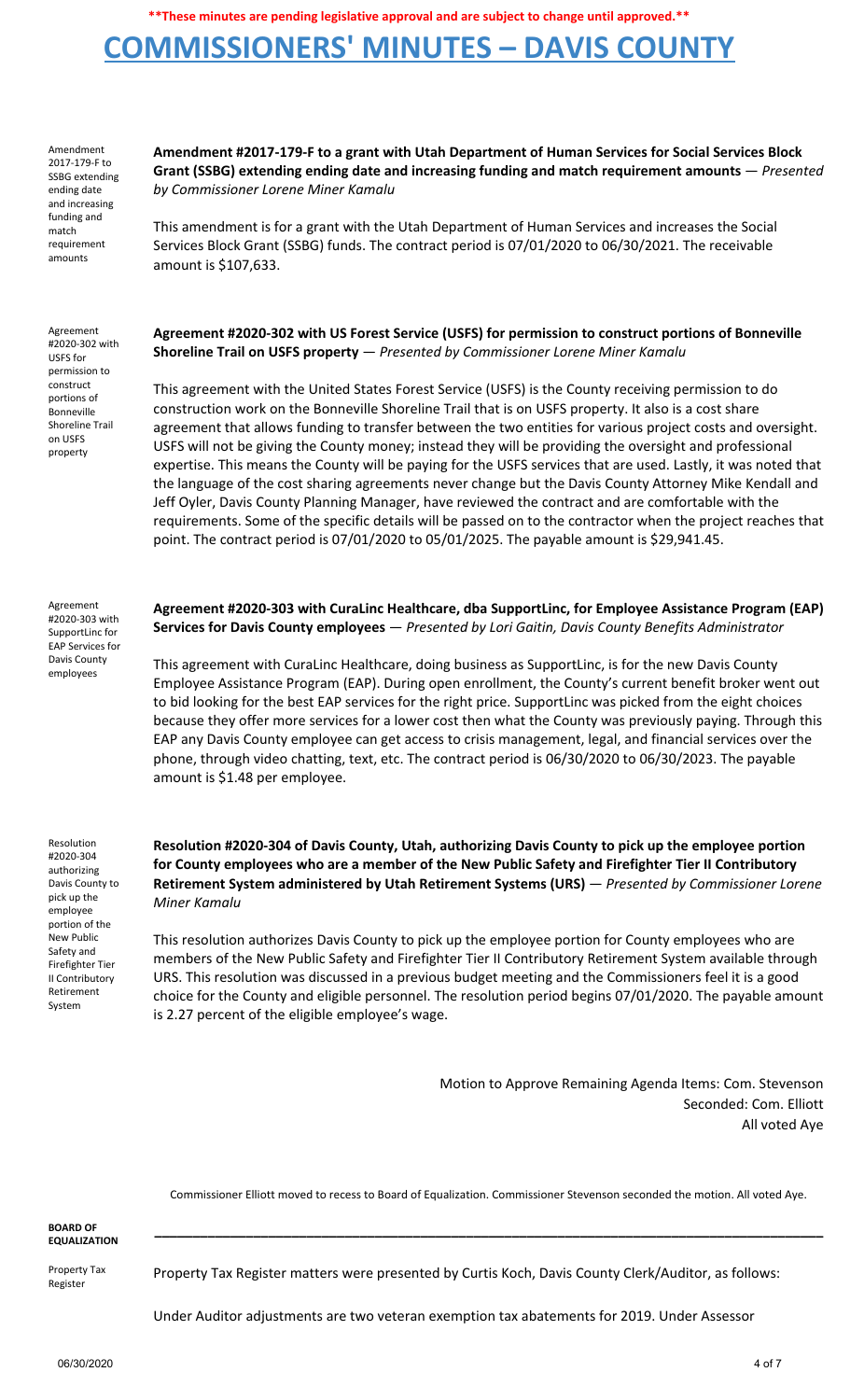## **COMMISSIONERS' MINUTES – DAVIS COUNTY**

adjustments is a penalty waiver application report totaling \$946.73. Under Assessor Corrections are Assessor initiated corrections totaling \$3,201,963.

> Motion to Approve: Com. Elliott Seconded: Com. Stevenson All voted Aye

Commissioner Elliott moved to reconvene Commission Meeting. Commissioner Stevenson seconded the motion. All voted Aye.

#### **CONSENT ITEMS \_\_\_\_\_\_\_\_\_\_\_\_\_\_\_\_\_\_\_\_\_\_\_\_\_\_\_\_\_\_\_\_\_\_\_\_\_\_\_\_\_\_\_\_\_\_\_\_\_\_\_\_\_\_\_\_\_\_\_\_\_\_\_\_\_\_\_\_\_\_\_\_\_\_\_\_\_\_\_\_\_\_\_\_\_\_\_\_**

Check Registers **Check Registers**

Check Registers for June 16, 23, and 30, 2020 were approved.

Motion to Approve: Com. Elliott Seconded: Com. Stevenson All voted Aye

Indigent Hardship Abatement Register

#### **Indigent Hardship Register**

The Indigent Hardship Register was approved.

Motion to Approve: Com. Elliott Seconded: Com. Stevenson All voted Aye

Meeting Minutes

#### **Meeting Minutes**

The following meeting minutes were presented for approval:

- May 12, 2020 Amended Commission Meeting Minutes,
- May 19, 2020 Amended Commission Meeting Minutes,
- May 26, 2020 Amended Commission Meeting Minutes,
- June 2, 2020 Commission Meeting Minutes, and
- June 9, 2020 Work Session Minutes

Motion to Approve: Com. Stevenson Seconded: Com. Elliott All voted Aye

**PUBLIC COMMENTS**

The public was invited to make comments to the Commission.

**Rhonda Perkes**, from Congressman Chris Stewart's office, wanted to give an update on a few items. First, the Congressman's office is still working to get the Air National Guard to help with the County-wide 4th of July Air Parade. They have been able to secure other participants including a KC-136. She also said the parade's flight path has been adjusted so it will fly over as many Davis County cities as possible. The Utah military liaison, the Federal Aviation Administration (FAA), and air traffic controllers have been working together to coordinate between the participating private, public, and military entities.

**\_\_\_\_\_\_\_\_\_\_\_\_\_\_\_\_\_\_\_\_\_\_\_\_\_\_\_\_\_\_\_\_\_\_\_\_\_\_\_\_\_\_\_\_\_\_\_\_\_\_\_\_\_\_\_\_\_\_\_\_\_\_\_\_\_\_\_\_\_\_\_\_\_\_\_\_\_\_\_\_\_\_\_\_\_\_\_\_**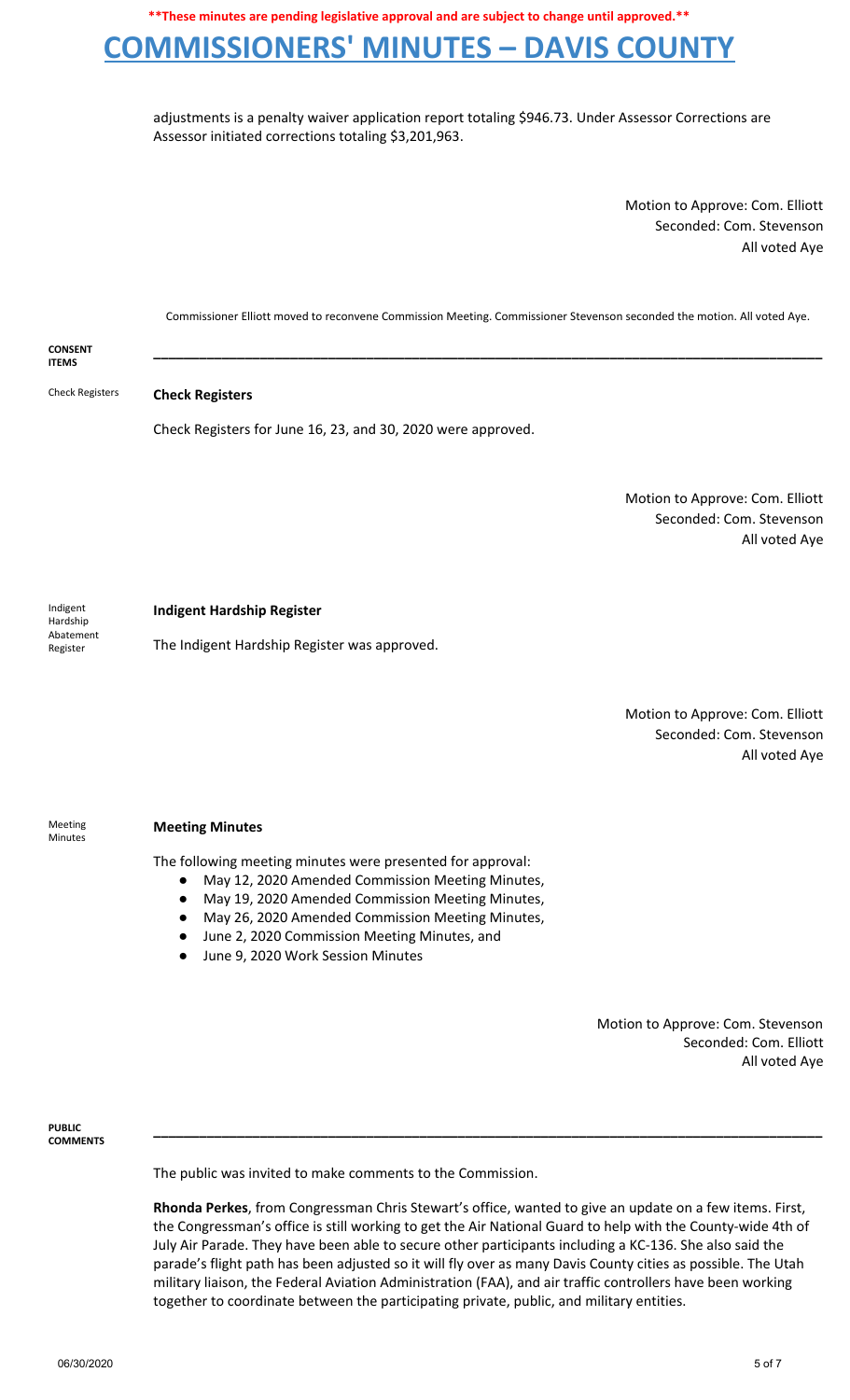# **COMMISSIONERS' MINUTES – DAVIS COUNTY**

Rhonda also said Congressman Stewart will be at the Top of Utah Military Affairs Committee (TOUMAC) meeting on August 3 which the Commissioners are invited to attend. Congressman Stewart's office is hoping to hold a small townhall after the meeting but they are still trying to figure out if and how to make that possible while still following COVID restrictions. The annual Security Summit will still be held this year but it will be streamed. Once again, the details are still being worked on.

Lastly, she unofficially wished everyone involved in the elections, be they a candidate or administering it, good luck.

| <b>COMMISSION</b><br><b>COMMENTS</b> |                                                                                                                                                                                                                                                                                                                                                                                                                                                                                                                                                                                                                                                                                                                                                                                                                                                                                                                                                                                                                                                                                                                                                                                                                                                                                                                                                                                          |
|--------------------------------------|------------------------------------------------------------------------------------------------------------------------------------------------------------------------------------------------------------------------------------------------------------------------------------------------------------------------------------------------------------------------------------------------------------------------------------------------------------------------------------------------------------------------------------------------------------------------------------------------------------------------------------------------------------------------------------------------------------------------------------------------------------------------------------------------------------------------------------------------------------------------------------------------------------------------------------------------------------------------------------------------------------------------------------------------------------------------------------------------------------------------------------------------------------------------------------------------------------------------------------------------------------------------------------------------------------------------------------------------------------------------------------------|
|                                      | Commissioner Kamalu invited comments from the dais.                                                                                                                                                                                                                                                                                                                                                                                                                                                                                                                                                                                                                                                                                                                                                                                                                                                                                                                                                                                                                                                                                                                                                                                                                                                                                                                                      |
| Clerk/Auditor                        | Curtis Koch said tonight at 10 p.m. the first round of election results will be released. This will be the only<br>release for this evening and the results can be viewed on the Davis County or Lieutenant Governor's<br>website. Today, the election staff have been focusing on the drive-thru voting location, since everything<br>that had arrived by mail has been processed. The incoming ballots will be processed as quickly as possible.<br>Thankfully, all ballots cast using the drive-thru location will not need to go through a signature verification<br>since they were verified on-site. Thus far, the drive-thru location has not been overwhelmingly busy but the<br>"drive and drop" ballot return box at the polling location has been very popular. The polling location will<br>close at 8 p.m. tonight. Looking ahead, the results will be updated by 3 p.m. everyday until they are done<br>and the County will still use the adjudication process to verify ballots. It is expected by Thursday that the<br>bulk of the ballots will be processed. As of this moment, Curtis does not have an estimate of the number or<br>percentage of cast or outstanding ballots. In addition to processing the ballots quickly, Curtis has a goal to<br>keep the election staff safe and is grateful for the extra canvass time in case something unforeseen<br>happens. |
|                                      | Curtis wanted to go on the record to explain the reason behind the timelines listed on the Davis County<br>ballots. Davis County wants to count every vote possible and as such the ballot lists two ways to return it:<br>by mail or in a ballot drop box. The by mail option has a mail by date of the Friday before the election. This<br>is done to guarantee the ballot is postmarked in time for the vote to count, even if it gets delayed in the<br>mail system. When this date was not put on the ballots in 2014, a higher number of ballots had to be<br>rejected. The ballot drop boxes, the second way mentioned on the ballot, are located in the city office<br>buildings and are only available through the day before the election. This is because city office buildings<br>close at 5 p.m. on Election Day but ballots can be dropped off until 8 p.m To still offer this form of ballot<br>casting, the ballot drop boxes are at the polling locations on Election Day [rather than requiring city offices<br>remain open until 8 p.m.]. Curtis reiterated that all of this is done to help educate the voter and to do<br>everything Davis County can to count their vote.                                                                                                                                                                                          |
|                                      | He finished by encouraging voters who are still wanting to cast their vote to use the ballot drop box at the<br>polling location or, if there was a problem with their ballot, to use the drive-thru voting. The ballot printed<br>at the polling location will be the same as the mailed one. He also said, ballots received today will be<br>quarantined for 24 hours before being counted so the results released tonight will not include votes cast<br>today and it will not be a big release numbers-wise. Lastly, he said this is a historic election from an<br>administrative standpoint.                                                                                                                                                                                                                                                                                                                                                                                                                                                                                                                                                                                                                                                                                                                                                                                       |
| Commissioners                        | Commissioner Elliott said Lieutenant Jason Sorensen, a recently retired emergency manager at the Davis<br>County Sheriff's Office, passed away last night. He was involved in a crash of an experimental plane and,<br>although he survived the crash, he died from his injuries. The day the plane crashed was sobering for<br>Commissioner Elliott because it crashed on his street so he saw the first responders on the scene. He said it<br>is especially hard to lose someone you know well and the loss of Lt. Sorensen is felt all around.<br>Commissioner Elliott encouraged those involved to do their part to honor Lt. Sorensen's memory and<br>family.                                                                                                                                                                                                                                                                                                                                                                                                                                                                                                                                                                                                                                                                                                                      |
|                                      | Commissioner Kamalu read the press release from the Davis County Sheriff's Office regarding Lt.<br>Sorensen's death:<br>"It is with extreme sadness and heavy hearts that we announce the passing of Lieutenant Jason<br>Sorensen, retired Davis County Sheriff's Office Deputy Sheriff/Paramedic and paramedic/pilot for<br>Intermountain Life Flight. He died tonight, June 29, just after 9 p.m. Sorensen survived a plane crash<br>that occurred in Davis County on June 25, 2020. Unfortunately, the injuries and burns sustained in                                                                                                                                                                                                                                                                                                                                                                                                                                                                                                                                                                                                                                                                                                                                                                                                                                                |

"Davis County Sheriff's Office is hurting today. Jason was universally loved. He had a huge impact

and his efforts will continue after life, with the donation of his organs to others in need.

the crash were insurmountable and eventually claimed his life. Sorensen spent his life saving others